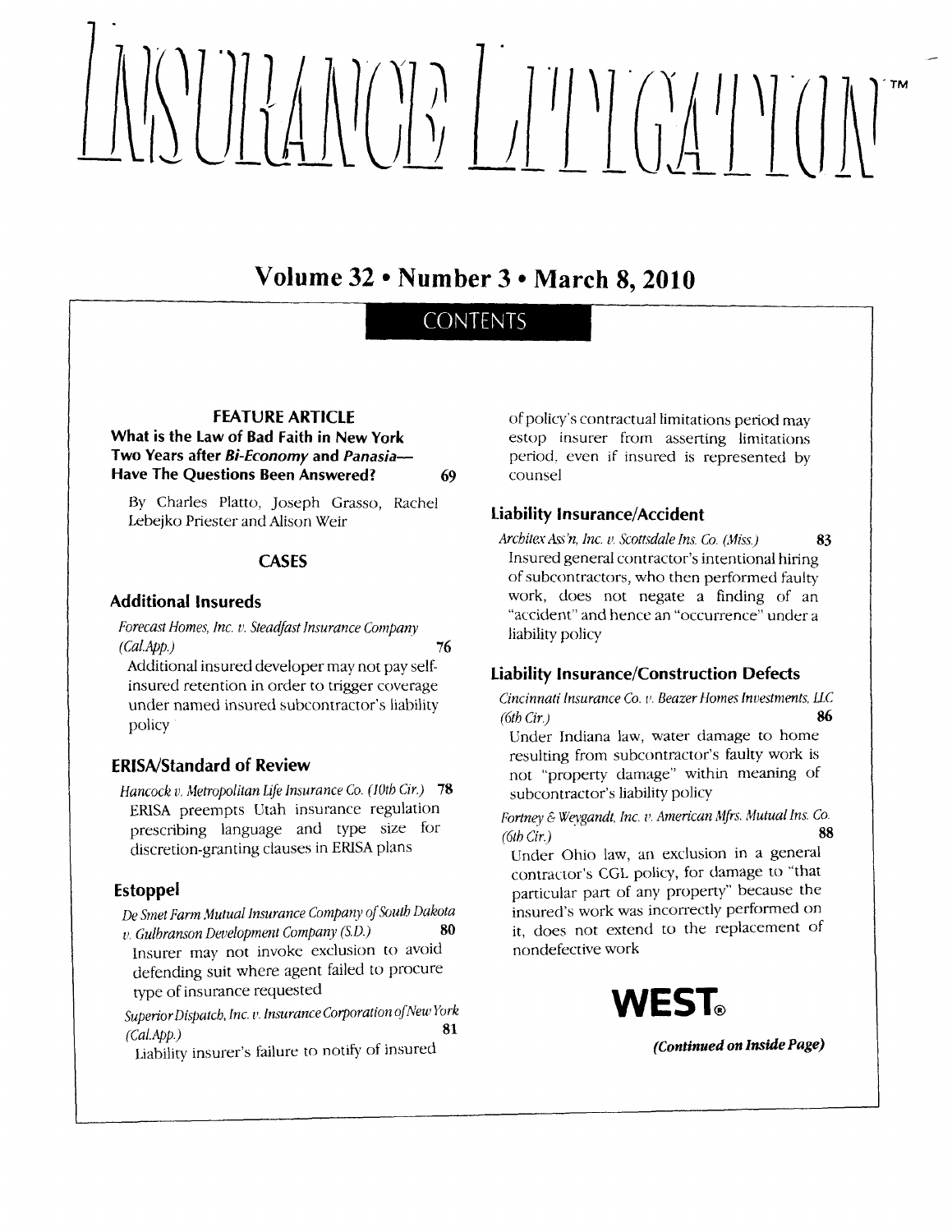# What is the Law of Bad Faith in New York Two Years after Bi-Economy and Panasia-Have The Questions Been Answered?

By Charles Platto, Joseph Grasso, Rachel Lebejko Priester and Alison Weir<sup>1</sup>

On February 19, 2008, the New York Court of Appeals issued decisions in Bi-Economy Market Inc. v. Harleysville Ins. Co. of New York, 10 N.Y.3d 187 (Ct. App. 2008) and Panasia Estates, Inc. v. Hudson Ins. Co., lO N.Y3d 200 (Ct. App. 2008), holding that in certain cases involving first party business interruption and property claims, insurers could be liable for consequential damages - without regard to policy limits - for breach of contractual obligations. These decisions were remarkable because they did not address decades of New York precedent that had established and shaped the law of "bad faith" and extra-contractual damages, based on "gross disregard" directed toward the insured.<sup>2</sup> In articles we wrote shortly after the decisions were issued, we observed, "The rules were clear. Now, it's a whole new ball game and there aren't any rules."<sup>3</sup> (Other articles have raised similar and additional questions. $^{4}$ )

Bi-Economy and Panasia involved the narrow question of whether policyholders could recover damages in excess of policy limits under first parry business interruption and properry policies. In both cases, the insurer delayed in investigating and processing the claim, and in making payments, and the insured incurred additional damages beyond

policy limits. The Court found that the insurers breached their contractual obligations and that they were liable for the foreseeable consequential damages that resulted. However, these decisions left many questions unanswered. These included, first and foremost, is a finding of bad faith or a breach of the covenant of good faith and fair dealing necessary for damages in excess of policy limits to be recoverable by an insured? If so, what standards govern an insurer's conduct and any finding of bad faith? Do these apparently new principles (which may or may not require a finding of bad faith) apply to third party claims such as those resulting from failure to defend or settle, which have always required a finding of bad faith? Are the rules on punitive damages implicated or affected?

The purpose of this article is to survey the decisions that have been issued in New York (and elsewhere) in the wake of Bi-Economy and Panasia, to evaluate how the Bi-Economy and Panasia decisions have been applied and interpreted, and determine whether the above questions and others have been answered and whether any clarity as to the applicable standards now has been provided.

<sup>1.</sup> Mr. Platto is the principal of The law Offices of Charles Platto in NewYork and is Adiunct Professor of lnsurance taw ancl Lidgation at Fordham Law School as well as a Vice Chair of the American Bar Association Tort and Insurance Practice Section Insurance Coverage Litigation Committee. He was formerly Chair of the National Insurance Practice Group of Wiggin and Dana LLP. Mr. Grasso is the current co-Chair of Wiggin and Dana's National Insurance Practice Group. Ms. Priester and Ms. Weir are associates with Wiggin and Dana and are both former federal judicial law clerks.

<sup>2.</sup> See, e.g., Pavia v. State Farm Mutual Auto. Ins. Co., 82 N.Y.2d 445 (1993) (setting bad faith standard of "gross disregard"); Rocanova v. Equitable Life Assurance Soc., 83 N.Y.2d 718 (1994) (holding that "punitive damages awarded against an insured in a civil suit are not a proper element of the compensatory damages recoverable in a suit against an insurer for a bad-faith refusal to settle"); New York Univ. v. Continental Ins. Co., 83 N.Y.2d 603, 615 (1994) ("A complaint does not state a claim for compensatory or punitive damages by alleging merely that the insurer engaged in a pattern of bad-faith conduct. The complaint must first state a claim of egregious tortious conduct directed at the insured claimant.").

<sup>3.</sup> Charles Platto, Rachel Lebejko Preister, and Sujuta Gadkar-Wilcox, "New York's 'Good Faith' Standard-What Does it Mean for 'Bad Faith'?," 30-6 Ins. Litigation R. 165, 165 (Apr. 23, 2008); Charles Platto, Rachel Lebeiko Preister, and Suiuta Gadkar-Wilcox, "New Developments in the New York Law of Good Faith and Bad Faith," ABA Insurance Coverage Litigation Committee Newsletter, 8 (Summer 2008).

<sup>4.</sup> See, e.g., Howard B. Epstein and Theodore A. Keyes, "Consequential Damages: Only if Foreseen at Time of Pact," 239-89 New York L. J. (May 8, 2008); Note, "Contract Law--Consequential Damages--New York Court of Appeals Holds that Insurers May be Liable for Consequential Damages," 122 Harv. L. Rev. 998 (2009); William Barker, Justin Kattan and Rachel Balaban, "Sonnenchein Nath & Rosenthal LLP on Bad Faith Claims In New York," LexisNexis Emerging Issues Analyses, 2008 Emerging Issues 266 (Apr. 2009).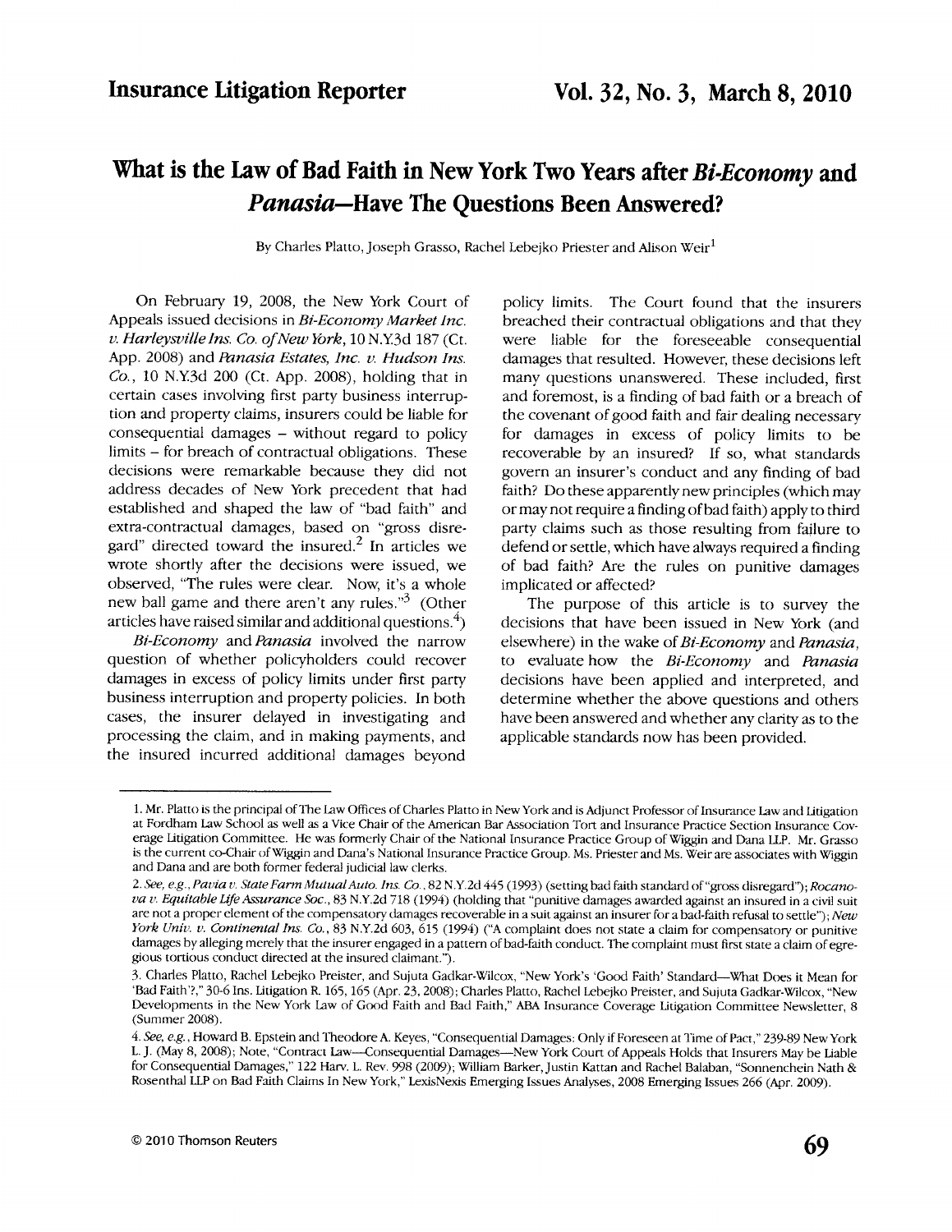# Insurance titigation Reporter

### Survey of Decisions

As we approach the two-year anniversary of the Bi-Economy and Panasia decisions, they have been cited a number of times by courts in New York and other jurisdictions and have been discussed in numerous secondary sources.<sup>5</sup> Somewhat surprisingly, however, most of these cases merely refer to the existence of the decisions, and do not interpret or substantively apply the decisions. Perhaps this is because most of the decisions have arisen in early stages of the cases (such as on motion practice) and more time will be required to see applications of the decisions in different factual contexts after evidence has been developed. Or perhaps the lower courts have been reluctant to set, or had difficulty in setting, new standards in the absence of further guidance from the Court of Appeals. What is becoming clear is that an allegation for a breach of the covenant of good faith and fair dealing is necessary to support a consequential damages claim. However, what showing will be necessary to support such a claim has yet to be determined.

We summarize below the limited number of decisions that have addressed substantive aspects of Bi-Economy and Panasia.

The most significant development occurred just recently in the *Panasia* case itself. Following the 2008 Court of Appeals decision, Panasia moved to amend its complaint to add a separate cause of action for consequential damages based on breach of contract. The trial court granted the motion, and both sides appealed. In Panasia Estates, Inc. v. Hudson Ins. Co., 2009 N.Y Slip Op. 09284 (App. Div. 1st Dep't Dec. 15, 2009), the Appellate Division agreed with Panasia that "the motion court erred bystating that consequential damages do not lie forbreach of an insurance contract absent bad faith, since the determinative issue is whether such damages were 'within the contemplation of the parties as the probable result of a breach at the time of or prior to contracting" but held that the motion to amend should not have been granted "since the breach of contract claim that plaintiff sought to add was duplicative of its existing claim for

breach of the implied covenant of good fairh." The court took the opportunity to correct the defendant's misperception that the claim was insufficiently pled, noting that "[t] he reference to such damages as 'special' in Bi-Economy Mkt. (10 N.Y3d at 192) was not intended to establish a requirement for specificity in pleading."  $Id$ . It should be emphasized that this decision confirms that while a separate cause of action is not necessary to support a claim for consequential damages, an allegation of the breach of the covenant of good faith and fair dealing does appear to be necessary.<sup>6</sup> *Cf. Simon v. Unum Group*, 2009 WL 2596618 (S.D.N.Y Aug. 21, 2OO9), discussed below, where the court denied a consequential damage claim absent a finding of bad faith

Earlier, in Hoffman v. Unionmutual Stock Life Ins. Co. of New York, 51 A.D.3d 633, 857 N.Y.S.2d 680 (App. Div. 2d Dep't 2008), the Appellate Division upheld the order of the court below allowing plaintiff to amend his complaint to incorporate allegations of bad faith into the first cause of action for breach of contract. The defendant's motion to dismiss the complaint as time-barred was denied because the defendant had not made a prima facie case that it had denied the plaintiff's claim for disability benefits under the insurance policy for more than six years prior to the commencement of the action.

In Handy & Harman v. American International *Insurance Group, Inc., 2008 N.Y. Slip Op.*  $32366(U)$ , 2008 Wl 3999964 (Sup. Ct. New York Co. Aug. 25, 2008). the court affirmed the trial court's order granting plaintiff permission to amend its complaint to add a claim for consequential damages resulting from defendants' alleged breach of their dury to investigate, bargain for, and settle third-party claims in good faith. The plaintiff had purchased an insurance policy to insure certain risks associatecl with environmental remediation at the site of plaintiff's closed precious metals manufacturing facility The policy covered third party claims "for clean-up costs resulting from pollution conditions on or under the Insured Properry , . . provided that such Claims are first made against the insured and reported

<sup>5.</sup> Lexis Shepards' Report for 10 N.Y.3d 187, 886 N.E.2d 127 (Ct. App. 2008) and 10 N.Y.3d 200, 886 N.E.2d 135 (Ct.App. 2008) run onJanuary 26,2010.

<sup>6.</sup> See Brian Green, Victoria Anderson, Jeanne Kohler, M. Machua Millett, "NY Court: Insured May Recover Consequential Damages Absent Insurer Bad Faith," lexology, Dec.23,2009, available at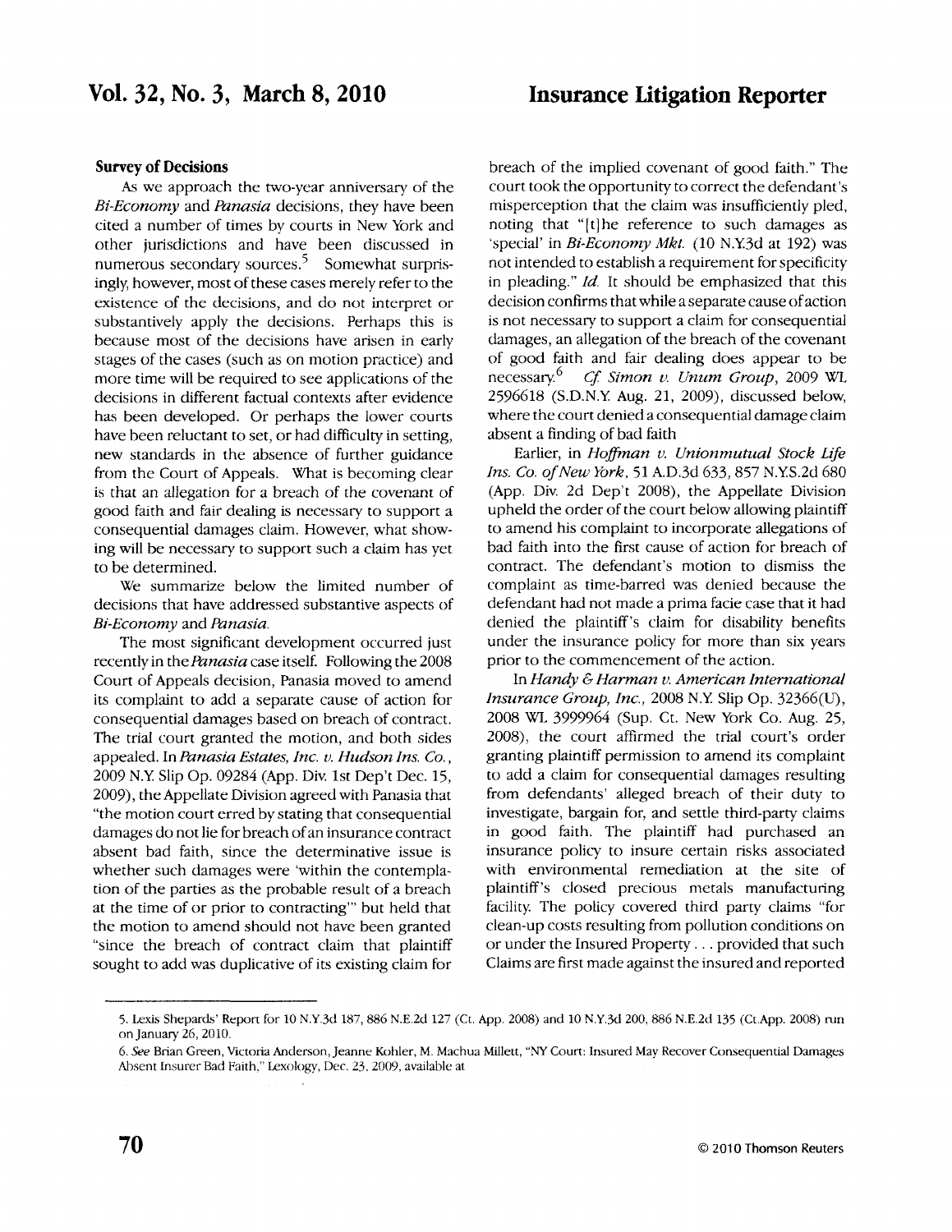to the Company in writing." During the course of cleanup activities, certain previously unknown underground contamination conditions were discovered and reported to the Connecticut Department of Environmental Protection ("CTDEP"), which directed by letter that the newly discovered contamination be remediated. Plaintiff sent a copy of the letter to the insurer as notice of its claim, which denied that the letter from the CTDEP was a claim because it did not constitute a demand. For more than a year following the initial disclaimer of coverage, plaintiff protested the disclaimerwhile rwo additional adiusters affirmed that the CTDEP was not a claim until the insurer sent a letter accusing plaintiff of refusing to cooperate and provide the requested documents regarding its claim. The court held that the plaintiff had sufficiently alleged a basis for consequential damages as a result of breach of the covenant of good faith, and that the consequential damages "were within the contemplation of the parties as a probable result of the breach at the time of, or prior to, contracting." The court opined that because of the nature of the insuranceto cover the cost of pollution remediation-"[a]n insurer in these circumstances may fairly be supposed to have assumed, . . . that if it breached its obligations under the contract to timely investigate in good faith and pay covered claims it would have to respond in damages for damages to plaintiff 's business."

In Silverman v. State Farm Fire & Cas. Co., 22 Misc.3d 591, 867 N.Y.S.2d 881 (Oct. 8, 2008), plaintiffs, who had been issued various insurance policies, including a homeowner's liability policy, a business owner's liability policy and two general commercial liabiliry policies and were the defendants in an action alleging sexual assault, sued for a declaratory iudgment that the insurance companies were obligated to defend and indemnify them in the sexual assault action. Plaintiffs also sought "punitive damages and statutorily mandated damages." 22 Misc.3d at 593; 867 N.Y.S.2d at 882. The court dismissed the punitive damages and statutorily mandated damages claims, stating that "punitive damages would be available in this case only where the plaintiffs could demonstrate that they were the victims of a tort independent of the insurance contract even if denial of benefits could be deemed made in bad faith." 22 Misc.3d at 594:867 NYS.2d. at 883. The plaintiffs argued that, pursuant to Bi-Economy, they may sue for consequential damages

resulting from the insurance companies' failure to provide coverage. The court observed that while "[s]uch failure may indeed support [a claim for consequential damages] if it flows from a breach of the covenant of good faith and fair dealing," Bi-Economy does not permit a claim for consequential damages to bolster a claim for punitive damages. Id. at 595, 867 N.Y.S.2d. at 883. The court dismissed the<br>punitive damages claim, but granted plaintiffs leave to file an amendecl complaint alleging consequential damages.

In Flynn v. Allstate Indem. Co., 22 Misc.3d. 1138(A), 2209 WL 782520 (Watertown, N.Y. City Ct. Mar. 24, 2009) the court rejected the defendant's reliance on  $Bi-Economy$  to support its proposition that it did not owe the plaintiff the value of a repair of flooring damaged bya plumbing leak just because the workman did not charge plaintiff. Quoting Bi-Economy, the defendant argued that because "proof of consequential damages cannot be speculative or conjectural," it did not owe the plaintiff the value of the repair because, while the workman invoiced the repair, he never sent the bill to the plaintiff. 2009 WL 782520, at  $*17$  (quoting *Bi-Economy*, 10 N.Y.3d at 193). The court reiected the argument, finding that the plaintiff had demonstrated that the damages claimed were directly related to the water escaping from a split in the water pipe.

ln Cbernisb u. Massacbusetts Mut. Life Ins. Co., 2009 WL 385478 (N.D.N.Y Feb. 10, 2009), Massachusetts Mutual Life Insurance Company ("Mass Mutual") sold the plaintiff a disability income insurance policy. The plaintiff, who developed a chronic condition that was diagnosed as a variety of ailments until it was finally diagnosed as Crohn's disease, alleged as her second cause of action that Mass Mutual, after initially paying benefits under the poliry, breached the covenant of good faith and fair dealing when it "delay[ed] the payment of claims; require[ed] unreasonable and repeated production of documents; ma[de] unreasonable settlement offers before engagement of counsel; engage[ed] in unlawful surveillance; den[ied] coverage of legitimate claims; and otherwise act [ed] in bad faith."  $Id.$  at \*1. The court, countering Mass Mutual's argument that New York law does not recognize a breach of the covenant of good faith and fair dealing as cause of action separate from a contract claim, observed that since Bi-Economy and Panasia New York does recognize that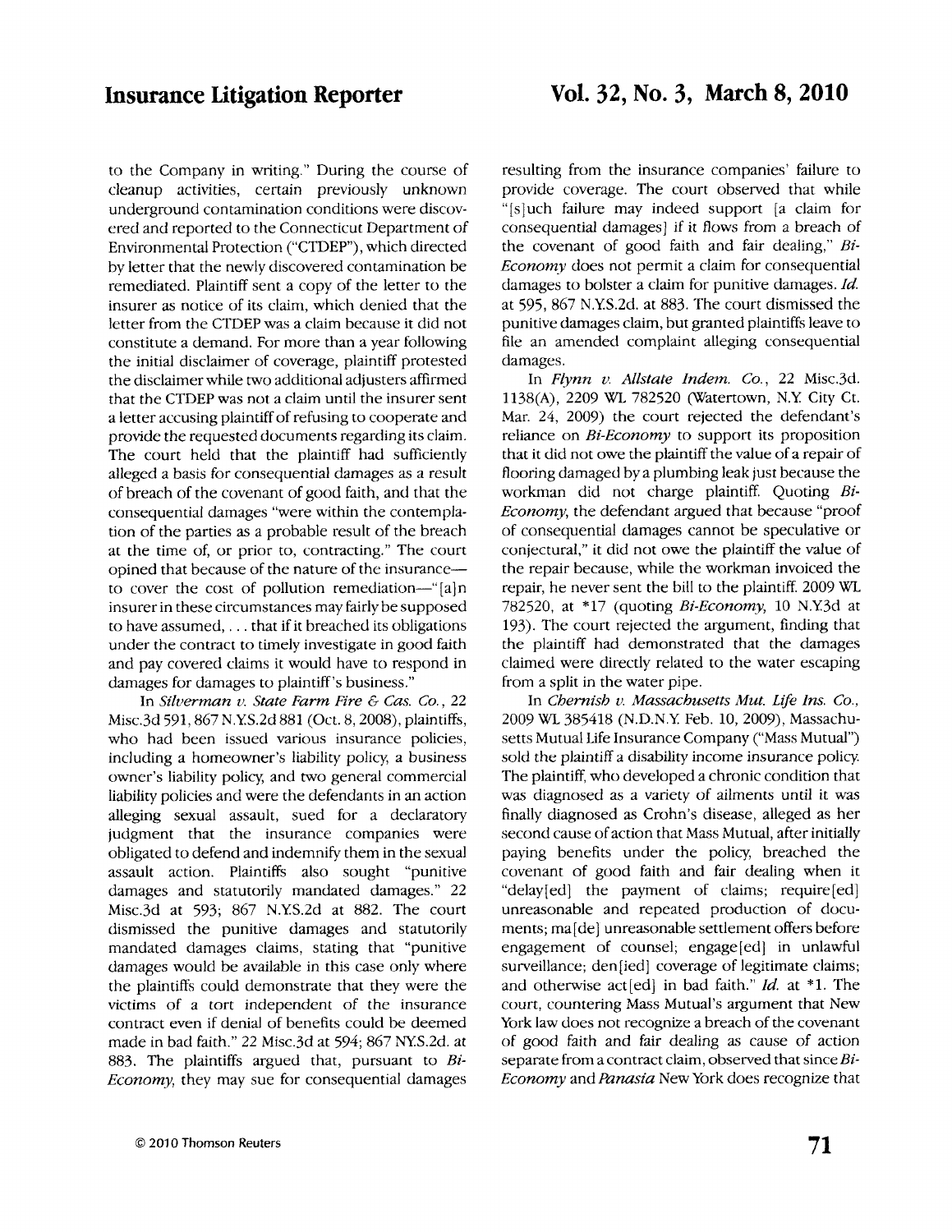"consequential damages resulting from a breach of the covenant of good faith and fair dealing may be asserted in a contract context, so long as the damages were 'within the contemplation of the parties as the probable result of a breach at the time of or prior to contracting.""  $Id.$  at  $*3.$  The court then paraphrased Bi-Economy to note that "the very purpose of [disability income insurance] would have made [Mass Mutual] aware that if it breached its obligations under the contract to investigate in good faith and pay covered claims it would have to respond in damages to [Plaintiff] for [the damages alleged in paragraph '26']"  $Id.$  at \*4 (bracketed material in original). The court continued that recovery of consequential damages for emotional injury "might not be 'an extraordinary expansion of governing law."" Id.

ln\Yoodwortb u. Erie Ins. Co.,2009 Wf 7652258 ('WD.N.Y June 12, 2009), a magistrate judge recommended that the court permit amendment of plaintiffs' remaining breach of contract claim for tailure to pay damages to included extra-contractual consequential damages based on the insurer's alleged breach of the poliry's implied covenant of good faith and fair dealing. In response to insurer's protest that Bi-Economy should be limited to commercial property insurance claims, the magistrate judge observed that "nothing in the  $[Bi-Econom]$  decision itself suggests that it applies only to cases involving business interruption insurance policies or commercial insurance policies."  $2009$  WL 1652258,  $*4$ . She bolstered this observation by quoting from Panasia, for the proposition that "consequential damages resulting from the breach of the covenant of good faith and fair dealing may be asserted in an insurance contract context, so long as the damages were with the contemplation of the parties as the probable result of the breach at the time of or prior to contracting."  $Id$ . at  $*4$  (quoting 10 N.Y. 3d 200, 203 (2008)). She did recommend denial of the request to include a claim for attorney's fees, stating that "[n]othing in  $Bi-Economy$  or any post-Bi-Economy authority cited by the parties suggests that the Court ofAppeals intended through its Bi-Economy decision to alter in the insurance context the traditional American rule that each party should bear its own attorneys' fees."  $Id.$  at  $*$  5. While the court did not disagree with the magistrate judge's determination that Bi-Economy applied to noncommercial property insurance claims, the court ultimately denied the

motion to amend, stating that because plaintiffs waited until eleven months after  $Bi$ -Economy to move to amend, they had not established "that they acted with the requisite diligence." Woodworth  $v$ . Erie Ins. Co., 2009 WL 3671930, at \*3 (W.D.N.Y. Oct. 29, 2009).

In Simon v. Unum Group, 2009 WL 2596618  $(S.D.N.Y. Aug. 21, 2009)$ , the plaintiff, an obstetrician/ gynecologist ("OB/GYN") who suffered an injury that rendered him unable to perform deliveries, cesarean sections and surgery, was issued a disability income protection policy contract which covered loss of income of greater than 20% as a result an injury. The plaintiff, in addition to his practice as an OB/GYN, provided medical examination services for INS applicants for temporary and permanent U.S. residence status which were not affected by his iniury. The plaintiff provided annual statements of his income, but he did not provide monthly statements. The court held that the policy did not require monthly income statements in order to for the insurance company to calculate the average monthly income, and dismissed the defendants' motion for summary judgment on the breach of contract claim. The court denied the plaintiff's consequential damages claim, however, because he failed to show that defendants acted in bad faith when they denied his claim, finding instead that his failure to produce monthly records was the cause of any delay in processing his claim. Id. at \*7.

In Chaffee v. Farmers New Century Ins. Co., 2008 VL 4426620 (N.D.N.Y Sep. 24,2008), homeowners sued their insurer following a fire which burned their house and its contents. The homeowners alleged that the insurer failed to pay their claims in accordance with the poliry; refused to pay the amounts due under the policy; unreasonably delayed review of their claims; and misrepresented the benefits of the policy. Id. at \*2. The homeowners sought not only contractual damages, but also extracontractual damages resulting from the insurance company's alleged frustration of theirefforts to mitigate damages and consequential damages for distress, aggravation, and inconvenience. Id. The court quoted the Court of Appeals' determination in Bi-Economy that consequential damages are available in a breach-of-contract action where "they are brought within the contemplation of the parties as the probable result of a breach at the time of or prior to contracting." Id. at \*4 (quoting Bi-Economy, 10 N.Y. 3d at 192). Without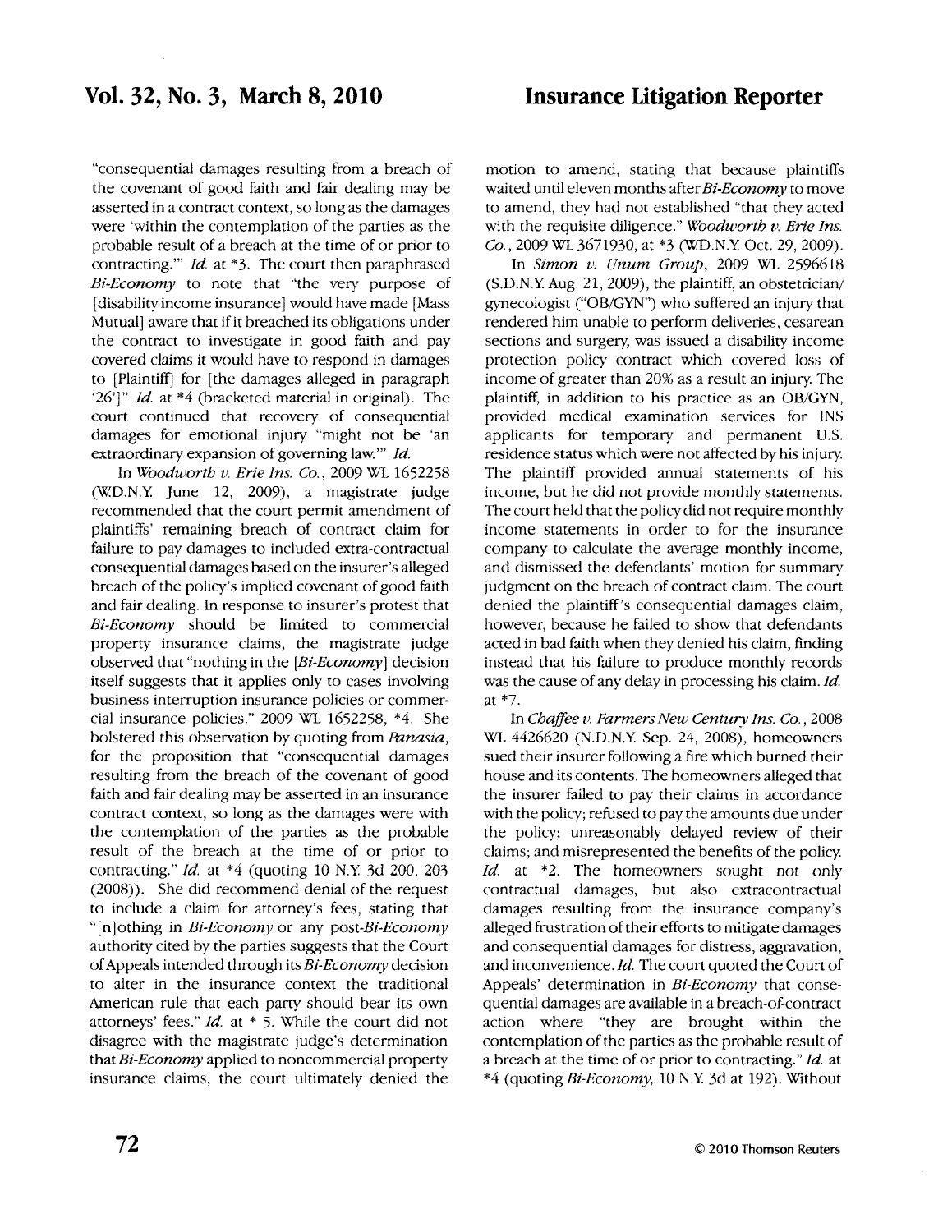# Insurance Litigation Reporter

# Yol. J2, No. 3, March 8, 2010

deciding the merits of the claims, the court found that the extra-contractual consequential damages claims were properly part of plaintiffs' breach of contract claims.  $Id.$  at  $*5.$ 

In an ERISA claim for failure to pay claims pursuant to employment disabiliry insurance, the court in Fershtadt v. Verizon Communications Inc., 550 F. Supp. 2d 447 (S.D.N.Y. 2008) held that New York insurance law is preempted by ERISA. The court further noted that Bi-Economy does not apply to the ERISA savings clause because the decision does not "regulate[] insurance." 550 F. Supp. 2d at 453. The court observed that Bi-Economy "held that, as <sup>a</sup> general rule of contract law, reasonably foreseeable consequential damages are available in certain circumstances, and that this general rule of contract law applies to any contract to pay a sum of moneyincluding an insurance contract." Id.

We also note a few decisions in other jurisdictions construing or applying relevant New York law in this area.

In U.S. Fire Ins. Co. u. Bunge Nortb America, Inc., 2008 WL 3077074 (D. Kan. Aug. 4, 2008), the U.S. District Court for the District of Kansas, applying New York law as the law of the contract of insurance, held that a claim for consequential damages may proceed. In the underlying claim, the assured sought coverage of a liabiliry claim against it following the detection of groundwater contamination at its grain elevator sites. The defendant denied the claim on the basis of the insurance policies' pollution exclusion provision. The court dismissed the assured's bad faith claim as unsupported by an independent tort, but allowed the claim for consequential damages as a result of the breach of the covenant of good faith and fair dealing to proceed. Id. at \*16. Applying the law of recently decided Bi-Economy, the Court noted that plaintiff sufficiently alleged a claim for consequential damages when it alleged defendant committed various acts, including failure to pay plaintiff's coverage claims, and failure to investigate adequately.  $Id$ . at 16 n.13. The court determined, however, that claims of breach of separate agreements regarding defense costs and allegations concerning litigation tactics do "not provide a proper basis for a claim" of breach of the duty of good faith. Id.

The court in Great Lakes Reinsurance, PLC v. SEA CAT I, LLC, F.Supp. 2d , 2009 WL 2778754 (W.D. Okla.) applied *Bi-Economy* to those marine insurance contracts containing a New York choice of law clause. In an action in which the insurer sought a declaratory judgment that New York law applied, the court dismissed the yacht owner's counterclaim of tortious bad faith against the insurer for denying his claim, obseruing that New York law does not recognize an independent tort of bad faith. 2009 WI  $2778754$ ,  $*6$ . The court did permit, however, the yacht ownerto claim consequentid damages resulting from any bad faith conduct by the insurer in denying any insured loss. Id. at \*6.

### Answers To Questions

Based on the decisions to date, the analyses provided by other authors, and a thorough analysis of the original decisions and dissents, we offer the following answers and commentary to the questions raised by Bi-Economy and Panasia.

1. Is a finding of bad faith required for extra contractual, consequential damages in excess of policy limits? The question can besr be answered as follows. The majority in Bi-Economy and Panasia essentially held in the context of first parry properry and business intemrption coverage that a breach by the carrier of its implied contractual obligations of good faith and fair dealing would give rise to a claim for foreseeable consequential damages without regard to policy limits. An express requirement of that decision is <sup>a</sup> breach of the covenant of good faith and fair dealing by the insurer. Thus, a mere breach of an express contractual or policy provision, without more, should not be enough to support such a claim. In other words, there must be a finding of a breach of the duty of good faith and fair dealing. This seems clear, but immediately gives rise to a second question: Is a breach of the dury of good faith the same as bad faith? We do not know, although we think the answer should be yes. The only decision following  $Bi-Economy$  and Panasia we have found which appears to address this issue is Simon, in which the court held that absent bad faith, a delay in processing did not give rise to a claim for consequential damages. 2009 WL 2596618, at \*7. While the recent appellate division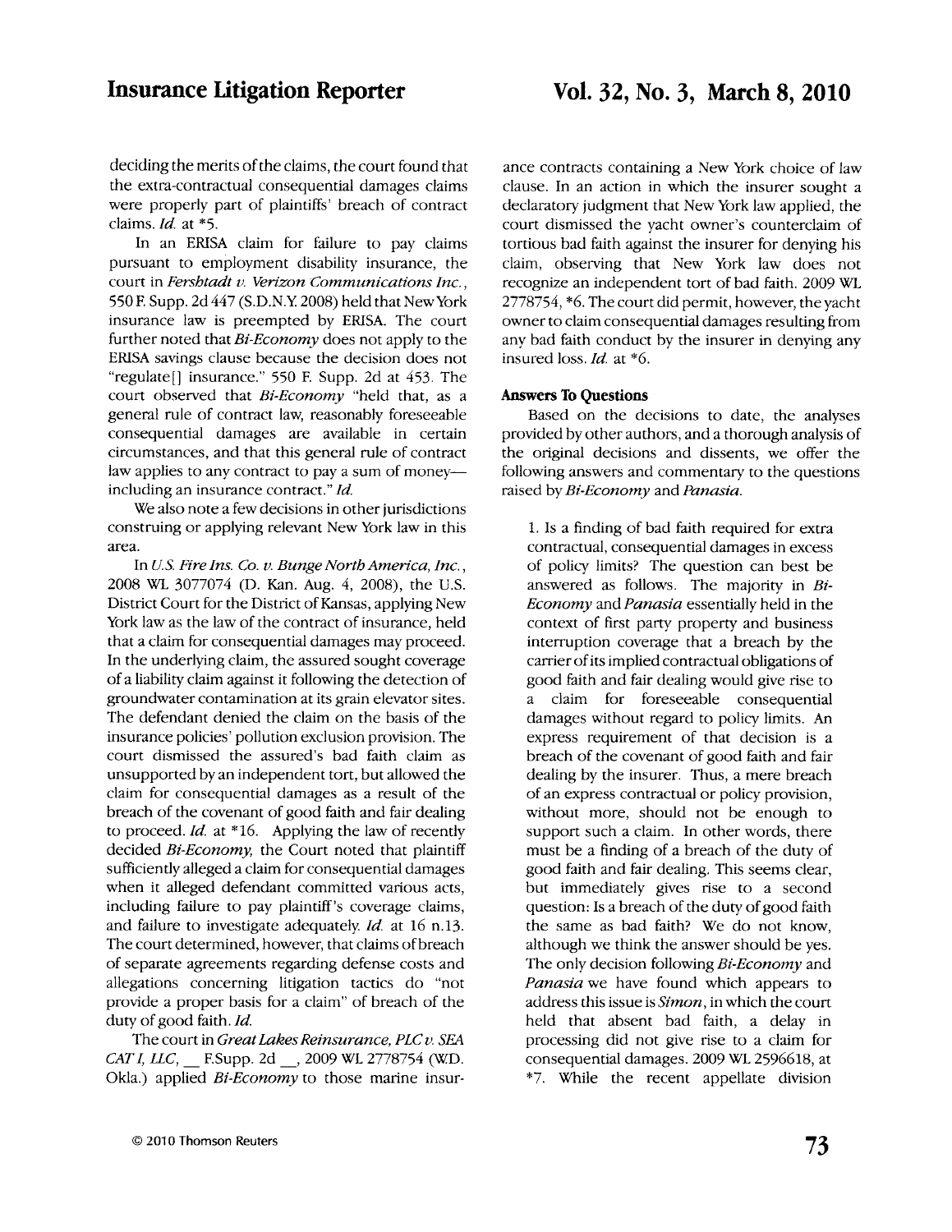decision in *Panasia* confirms that consequential damages may lie for a breach of the covenant of good faith, it does not reach the question of what is the standard for measuring good faith.

2. To the extent it appears that at a minimum, a breach of the duty of good faith and fair dealing is required under Bi-Economy and Panasia in order to support an award of extracontractual damages, how is this measured? What is the standard? Is it different from the traditional rules in New York relating to bad faith? As discussed in our original articles, in a series of cases in the mid nineties, beginning with Pavia and including Soto, Rocanova and *NYU v. Continental*,<sup>7</sup> the New York Court of Appeals established a clear standard for bad faith, based on a finding of "gross disregard" of the insured's interests. The question is whether under Bi-Economy and Panasia a finding of breach of the covenant of good faith and fair dealing will also be measured by this standard, or some lesser or different standard. The answer. again, remains unclear. However, while there is no guidance or answer to this question in the Bi-Economy and Panasia decisions or the cases that have followed over the last two years, we think the traditional "gross disregard" standard should apply.

3. Do the *Bi-Economy* and *Panasia* decisions applyto third partycoverage, where there was already an established bad faith standard? In our ABA article in August  $2008^8$ , we said there was no apparent difference between first pany and third party contexts. But upon reflection, we would argue that there is. In  $Bi$ -Economy and Panasia, the Court struggled

to establish a remedy for extra contractual consequential damages in first party coverage situations, where no such remedy previously existed. The Court made clear that it was limiting its decision to the circumstances of those cases. A remedy has long existed under the law of bad faith in the third party coverage context. Bi-Economy and Panasia did not address that issue. The courts that have considered Bi-Economy/Panasia in the context of third-panyclaims, however, do not distinguish the decisions' application to thirdparty claims as compared to first party claims. In Bunge Nortb America, the court dismissed the plaintiffs bad faith claim as unsupported byan independent tort, but allowed the claim for consequential damages as a result of the breach of the covenant of good faith and fair dealing to proceed. 2008 Wt 3077074, at \*15. Likewise, in Handy  $E$  Hartman, the court found that the consequential damages "were within the contemplation of the parties as a probable result of the breach at the time of, or prior to, contracting" for liabiliry coverage. The court opined " $[a]$ n insurer in these circumstances fairly may be supposed to have assumed, when the insurance contract was made, that if it breached its obligations under the contract to make timelv investigations in good faith and pay covered claims it would have to respond in damages for damages to plaintiffs business."

4. Have the rules on punitive damages been affected? Ve believe that this is the one question that can be clearly answered, and the answer is "no." The dissent in Bi-Economy and Panasia expressed concern that the rules for punitive damages established Rocanova and New York Univ. v Continental were being abandoned.<sup>9</sup> However, the

<sup>7.</sup> Pavia v. State Farm Mutual Auto. Ins. Co., 82 N.Y.2d 445 (1993); Rocanova v. Equitable Life Assurance Soc., 83 N.Y.2d 718 (1994); New York Univ. v. Continental Ins. Co., 83 N.Y.2d 603, 615 (1994); Platto, et al "New Developments in the New York Law of Good Faith and Bad Faith," ABA Insurance Coverage Litigation Committee Newsletter, 8 (Summer 2008); Platto, et al. "New York's 'Good Faith' Standard-What Does it Mean for 'Bad Faith'?," 30-6 Ins. Litigation R. 165, 165 (Apr. 23, 2008).

<sup>8.</sup> Platto, et al "New Developments in the New York Law of Good Faith and Bad Faith," ABA Insurance Coverage Litigation Commitree Newsletter. 12.

<sup>9. 10</sup> N.Y.3d at 196-97; 10 N.Y.3d at 204.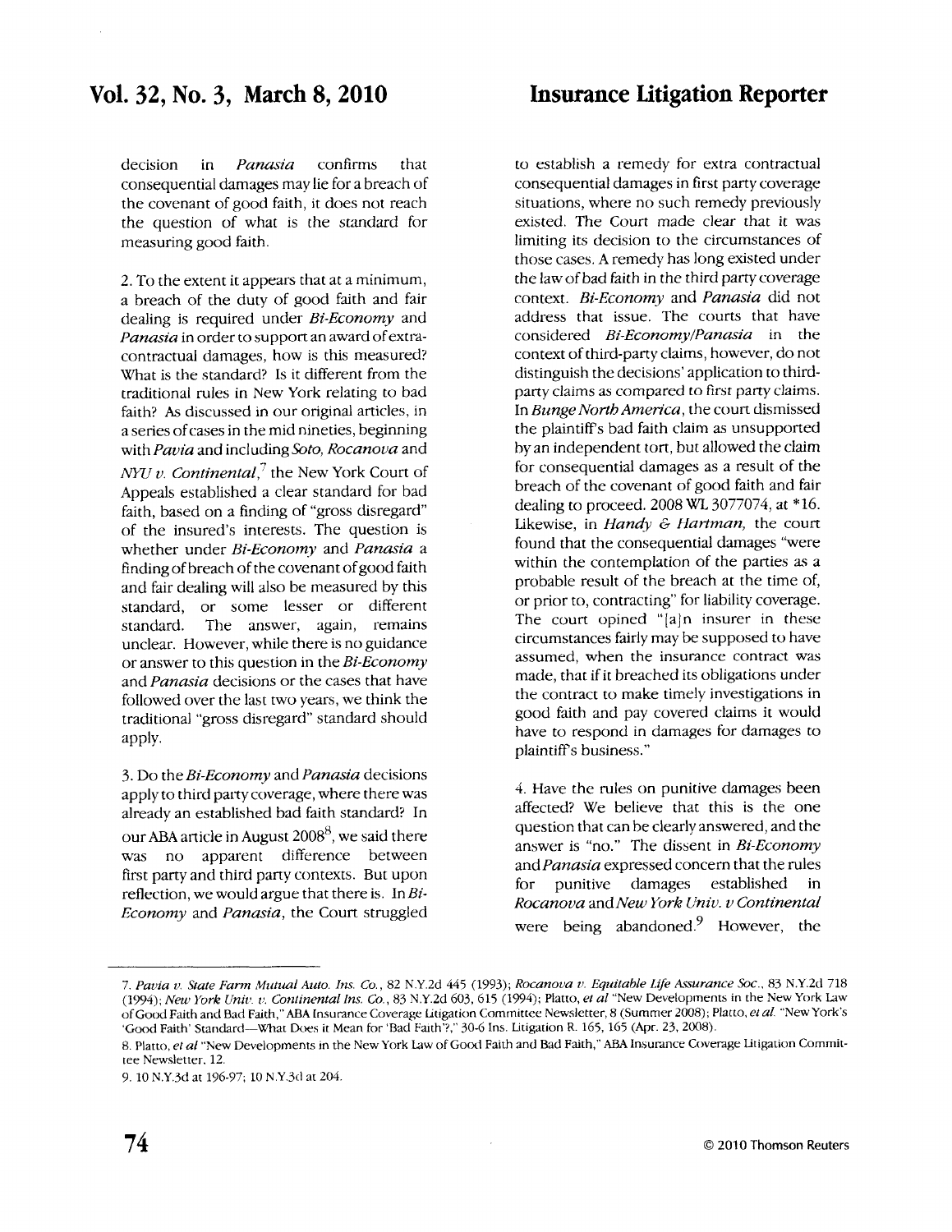majority made clear that it intended its ruling to afford compensatory, not punitive, damages and that the standards for punitive damages remained intact.<sup>10</sup>

### Conclusion

We felt that with the approach of the two-year anniversary of the Bi-Economy and Panasia decisions, it was timely and appropriate to evaluate what has happened in the wake of those seemingly revolutionary decisions. The answer is not much. It

appears that New York, like many ocher jurisdic $tions<sup>11</sup>$ , now has provided a remedy to policyholders for breach of the covenant of good faith and fair dealing in first party coverage disputes--but whether New York has abandoned or limited the long established principles of bad faith and the applicable requirements and standards for awarding punitive damages remains to be seen. We would urge that the courts in New York carefully consider this issue and the questions above in resolving future cases.

<sup>10. 10</sup> N.Y.3d at 194; see also Silverman v. State Farm Fire & Cas. Co., 22 Misc.3d 591, 867 N.Y.S.2d 881

<sup>11.</sup> See William T. Barker and Paul E.B. Glad, "Use of Summary Judgment in Defense of Bad Faith Actions Involving First-Party Insurance," 30 Ton & Ins. L.J.49-102 (1994).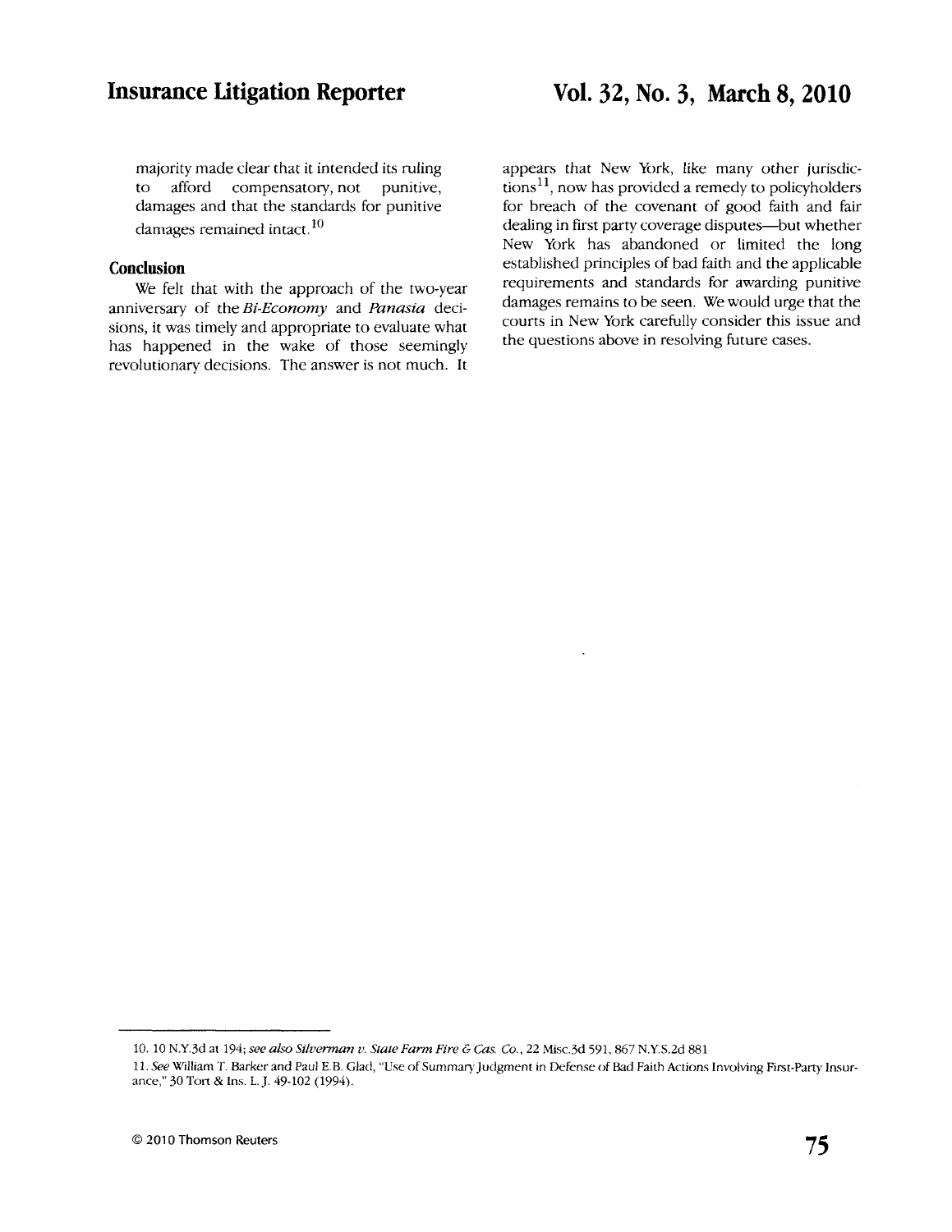Publications

See Platto cv for list of pre-2008 international litigation/arbitration and insurance books, chapters and articles

### Recent Publications (attached)

- 1. New York's New "Good Faith" Standard What does it Mean for "Bad Faith"?: Bi-Economy Market, Inc. v. Harleysville Ins. Co. (N.Y.); Panasia Estates, Inc. v. Hudson Ins. Co. (N.Y.), Insurance Litigation Reporter, Vol. 30, No. 6 (April 2008) (with Rachel Lebejko Priester and Sujata Gadkar-Wilcox).
- 2. New Developments in The New York Law of Good Faith and Bad Faith. Tort Trial Insurance Coverage Litigation Committee News, American Bar Association (Summer 2008) (with Rachel Lebejko Priester and Sujata Gadkar-Wilcox).
- 3. What Is The Law of Bad Faith in New York Two Years After Bi-Economy and Panasia Have The Questions Been Answered? Insurance Litigation Reporter, Vol. 32, No. 3 (Mar. 2010) (with Joseph Grasso, Rachel Lebejko Priester and Alison Weir).
- 4. Gulf Oil Catastrophe Round 1, Transocean Insurers vs. BP Additional Insured Claim. Insurance Litigation Reporter, Vol. 32, No. 9 (July, 2010) (with Joseph Grasso)

# Publications in Process

Books

Co-Editior, Additional Insured Handboook, American Bar Association (to be published in 2010)

# Chapters

Chapter 24, Addressing Insurance Coverage lssues Specific to Products Liability, Products Liability in New York, New York State Bar Association (to be published in 2010)

Commercial General Liability Policy Exclusions, Commercial General Liability Policy Handbook, ABA TIPS ICLC {to be published in 2010)

### Articles

What Is The Law of Bad Faith in New York Two Years After Bi-Economy and Panasia - Have The Questions Been Answered? Updated. ABA TIPS ICLC News (to be published in summer 2010)